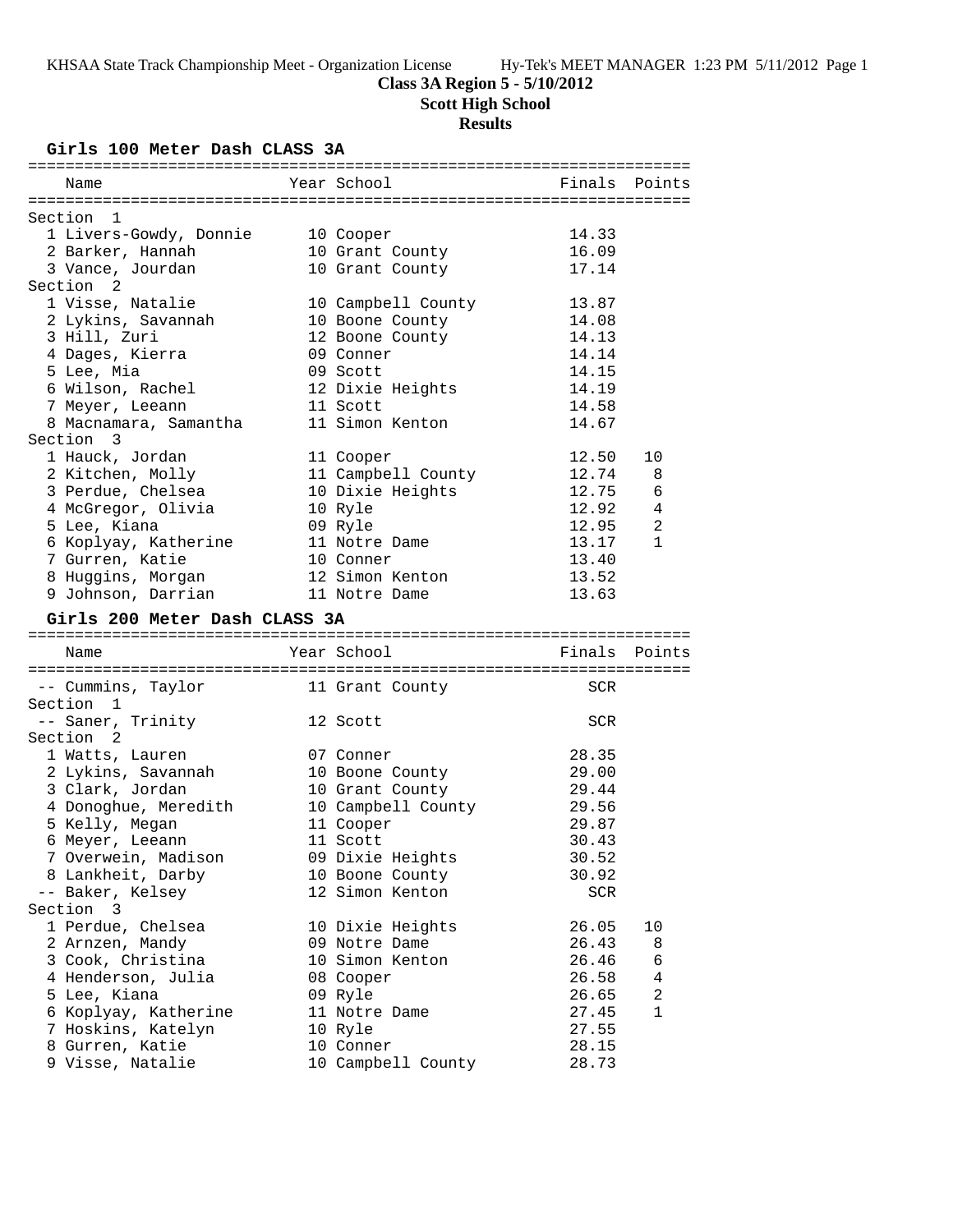# **Class 3A Region 5 - 5/10/2012**

**Scott High School**

# **Results**

**Girls 400 Meter Dash CLASS 3A**

| Name                                  | Year School                  | Finals         | Points        |
|---------------------------------------|------------------------------|----------------|---------------|
|                                       |                              |                |               |
| Section 1                             |                              |                |               |
| -- Hiles, Meredith                    | 07 Scott                     | SCR            |               |
| -- Radenhausen, Lauren                | 08 Scott                     | <b>SCR</b>     |               |
| Section <sub>2</sub>                  |                              |                |               |
| 1 Clark, Maggie                       | 11 Conner                    | 1:04.77        |               |
| 2 Abbott, Jenna                       | 11 Boone County              | 1:04.87        |               |
| 3 Clark, Jordan                       | 10 Grant County              | 1:06.12        |               |
| 4 Black, Charlene                     | 11 Conner                    | 1:06.44        |               |
| 5 Cole, Taylor                        | 10 Simon Kenton              | 1:07.79        |               |
| 6 Wolnitzek, Carly                    | 09 Notre Dame                | 1:07.81        |               |
| 7 Raleigh, Catherine                  | 08 Boone County              | 1:09.21        |               |
| -- Patton, Dawn                       | 10 Cooper                    | SCR            |               |
| Section 3                             |                              |                |               |
| 1 Cook, Christina                     | 10 Simon Kenton              | 57.85          | 10            |
| 2 Henderson, Julia                    | 08 Cooper                    | 59.06          | 8             |
| 3 Kitchen, Molly                      | 11 Campbell County           | 59.37          | 6             |
| 4 Lee, Kiana                          | 09 Ryle                      | 59.57          | 4             |
| 5 Ochs, Anna                          | 11 Dixie Heights             | 1:00.89        | 2             |
| 6 Patterson, Alexandra                | 07 Ryle                      | 1:01.61        | $\mathbf{1}$  |
| 7 Roaden, Faith                       | 12 Campbell County           | 1:02.00        |               |
| 8 Conti, Mary                         | 09 Dixie Heights             | 1:02.77        |               |
| 9 Hemmer, Savannah                    | 10 Notre Dame                | 1:03.15        |               |
|                                       |                              |                |               |
|                                       |                              |                |               |
| Girls 800 Meter Run CLASS 3A          |                              |                |               |
|                                       |                              |                | Finals Points |
| Name                                  | Year School                  |                |               |
| Section 1                             |                              |                |               |
|                                       |                              |                | 10            |
| 1 Patterson, Alexandra                | 07 Ryle                      | 2:23.66        |               |
| 2 Robinson, Taylor                    | 11 Campbell County           | 2:24.72        | 8             |
| 3 Schutzman, Brenna                   | 11 Notre Dame                | 2:25.81        | 6             |
| 4 Flairty, Jennah                     | 09 Campbell County           | 2:31.29        | 4             |
| 5 Hester, Mackenzie                   | 10 Simon Kenton              | 2:32.33        | 2             |
| 6 McFadden, Monica                    | 11 Notre Dame                | 2:33.02        | $\mathbf{1}$  |
| 7 Cook, Madison                       | 10 Conner                    | 2:33.79        |               |
| 8 Jones, Jacqueline                   | 09 Ryle                      | 2:34.61        |               |
| 9 Tekulve, Ally                       | 11 Dixie Heights             | 2:37.22        |               |
| 10 Jehn, Natalie                      | 09 Scott                     | 2:39.74        |               |
| 11 Hameidan, Lena                     | 12 Boone County              | 2:42.16        |               |
| 12 Hiles, Meredith                    | 07 Scott                     | 2:42.50        |               |
| 13 Prather, Gabby                     | 08 Cooper                    | 2:44.57        |               |
| 14 Rembe, Abbey                       | 10 Conner                    | 2:47.38        |               |
| 15 McGehee, Margo                     | 09 Dixie Heights             | 2:48.86        |               |
| 16 Raleigh, Catherine                 | 08 Boone County              | 2:51.12        |               |
| 17 Wooten, Sabryn                     | 08 Grant County              | 2:57.58        |               |
| 18 Damico, Emily                      | 12 Simon Kenton              | 3:01.33        |               |
| 19 Leach, Hayley<br>-- Dragan, Ashley | 08 Grant County<br>08 Cooper | 3:07.29<br>SCR |               |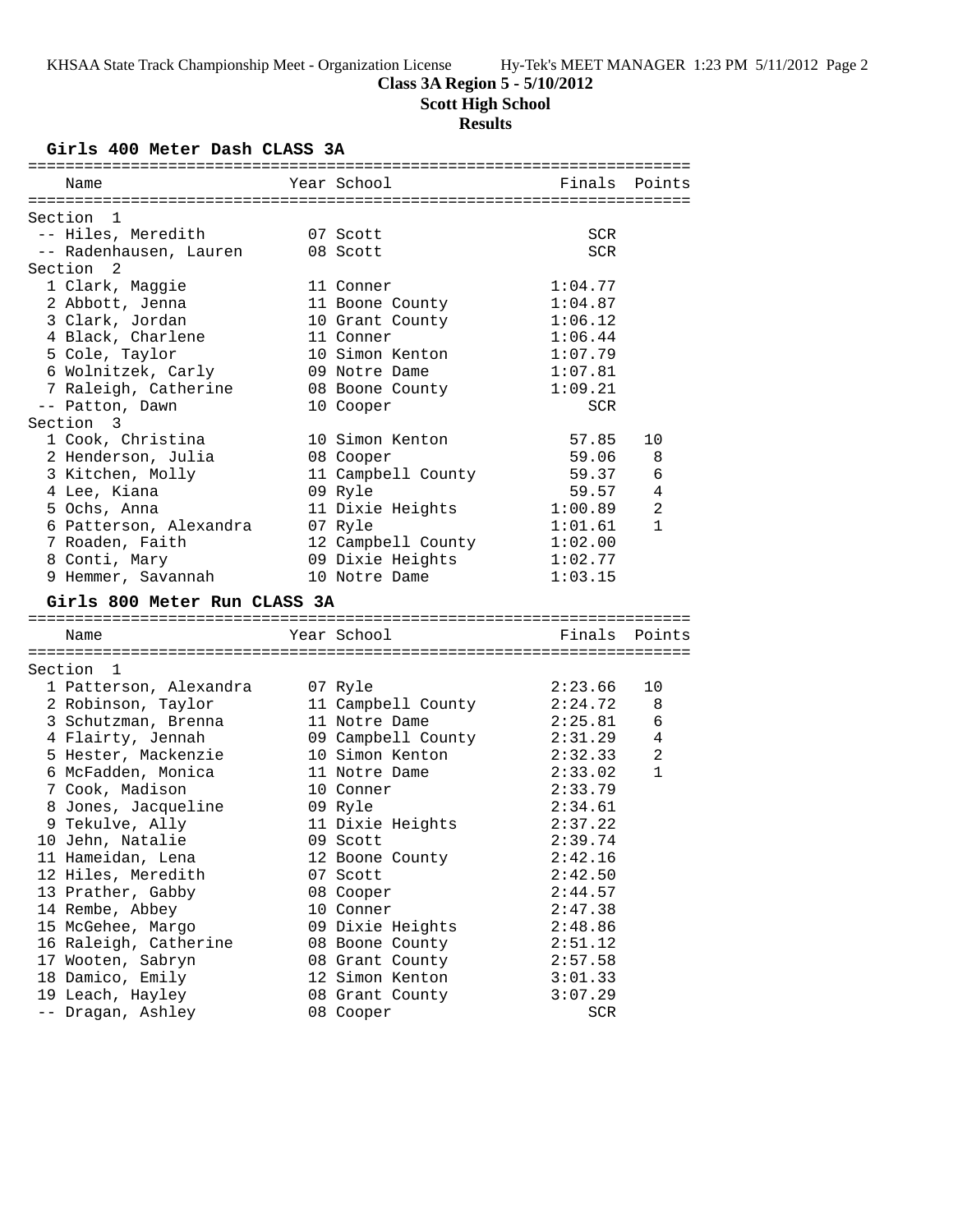**Class 3A Region 5 - 5/10/2012**

**Scott High School**

# **Results**

### **Girls 1600 Meter Run CLASS 3A**

| Name                                                                  |         | Year School                 | Finals Points |                |
|-----------------------------------------------------------------------|---------|-----------------------------|---------------|----------------|
| 1 Hansen, Amy                                                         |         | 11 Notre Dame               | 5:23.09       | 10             |
| 2 Bales, Jensen                                                       | 08 Ryle |                             | 5:28.57       | 8              |
| 3 Flairty, Jennah                                                     |         | 09 Campbell County 5:34.27  |               | 6              |
| 4 Jones, Jacqueline                                                   |         | 09 Ryle                     | 5:40.35       | 4              |
| 5 Stenger, Morgan                                                     |         | 12 Notre Dame               | 5:48.28       | 2              |
| 6 Bluford, Erica                                                      |         | 10 Dixie Heights 5:48.83    |               | $\mathbf{1}$   |
| 7 Egger, Karina                                                       |         | 10 Cooper                   | 5:54.88       |                |
| 8 Jehn, Natalie                                                       |         | 09 Scott                    | 5:58.38       |                |
| 9 Hellmann, Katrina             09 Simon Kenton               6:10.81 |         |                             |               |                |
| 10 Scribner, Atavia                                                   |         | 08 Scott                    | 6:11.80       |                |
| 11 Arnold, Anna                                                       |         | 09 Conner                   | 6:12.67       |                |
| 12 Lucas, Sarah                                                       |         | 09 Conner                   | 6:14.49       |                |
| 13 Wooten, Sabryn                                                     |         | 08 Grant County 6:18.40     |               |                |
| 14 Persons, Katie                                                     |         | 12 Boone County             | 6:22.59       |                |
| 15 Holden, Jessica                                                    |         | 12 Campbell County 6:34.81  |               |                |
| 16 Ford, Macey                                                        |         | 09 Boone County 6:45.41     |               |                |
| 17 Leach, Hayley                                                      |         | 08 Grant County             | 6:49.21       |                |
| 18 Gavin, Zena                                                        |         | 10 Simon Kenton 6:56.08     |               |                |
| -- Dragan, Ashley                                                     |         | 08 Cooper                   | <b>SCR</b>    |                |
| Girls 3200 Meter Run CLASS 3A                                         |         |                             |               |                |
| Name                                                                  |         | Year School                 | Finals        | Points         |
| 1 Hansen, Amy                                                         |         | 11 Notre Dame 11:49.31      |               | 10             |
| 2 Rose, Haylee                                                        |         | 12 Campbell County 11:58.64 |               | 8              |
| 3 Bales, Jensen                                                       |         | 08 Ryle                     | 12:09.89      | 6              |
| 4 Dragan, Ashley 08 Cooper                                            |         |                             | 12:19.48      | 4              |
| 5 Green, Sklyer                                                       |         | $11$ Notre Dame $12:19.85$  |               | $\overline{a}$ |
| 6 Bluford, Erica                                                      |         | 10 Dixie Heights            | 12:32.26      | $\mathbf{1}$   |

 7 Mogus, Erin 08 Cooper 12:49.80 8 Robinson, Cayla 10 Ryle 12:52.07 9 Hellmann, Katrina 09 Simon Kenton 13:37.46 10 Lucas, Sarah 09 Conner 13:41.11 11 Gregory, Alexzandra 09 Campbell County 13:44.34 12 Arnold, Anna 09 Conner 13:50.99 13 Vickers, Andrea 11 Boone County 14:00.64 14 Hutchison, Courtney 11 Dixie Heights 14:02.78 15 Sweeny, Morgan 08 Scott 14:04.79 -- Lenhof, Sydney 10 Notre Dame SCR -- Knight, Lauren 10 Simon Kenton SCR -- Flynn, Alexis 08 Scott SCR

## **Girls 100 Meter Hurdles CLASS 3A**

| Name              | Year School | Finals Points |  |
|-------------------|-------------|---------------|--|
|                   |             |               |  |
| 1 Ikarashi, Seira | 10 Ryle     | 17.77         |  |
| 2 Sowder, Vivian  | 11 Scott    | 18.20         |  |
| 3 Held, Hannah    | 10 Cooper   | 18.66         |  |
| 4 Buck, Jena      | 11 Conner   | 18.91         |  |
| 5 Lee, Mia        | 09 Scott    | 19.31         |  |
| 6 Kennedy, Jordyn | 08 Conner   | 19.44         |  |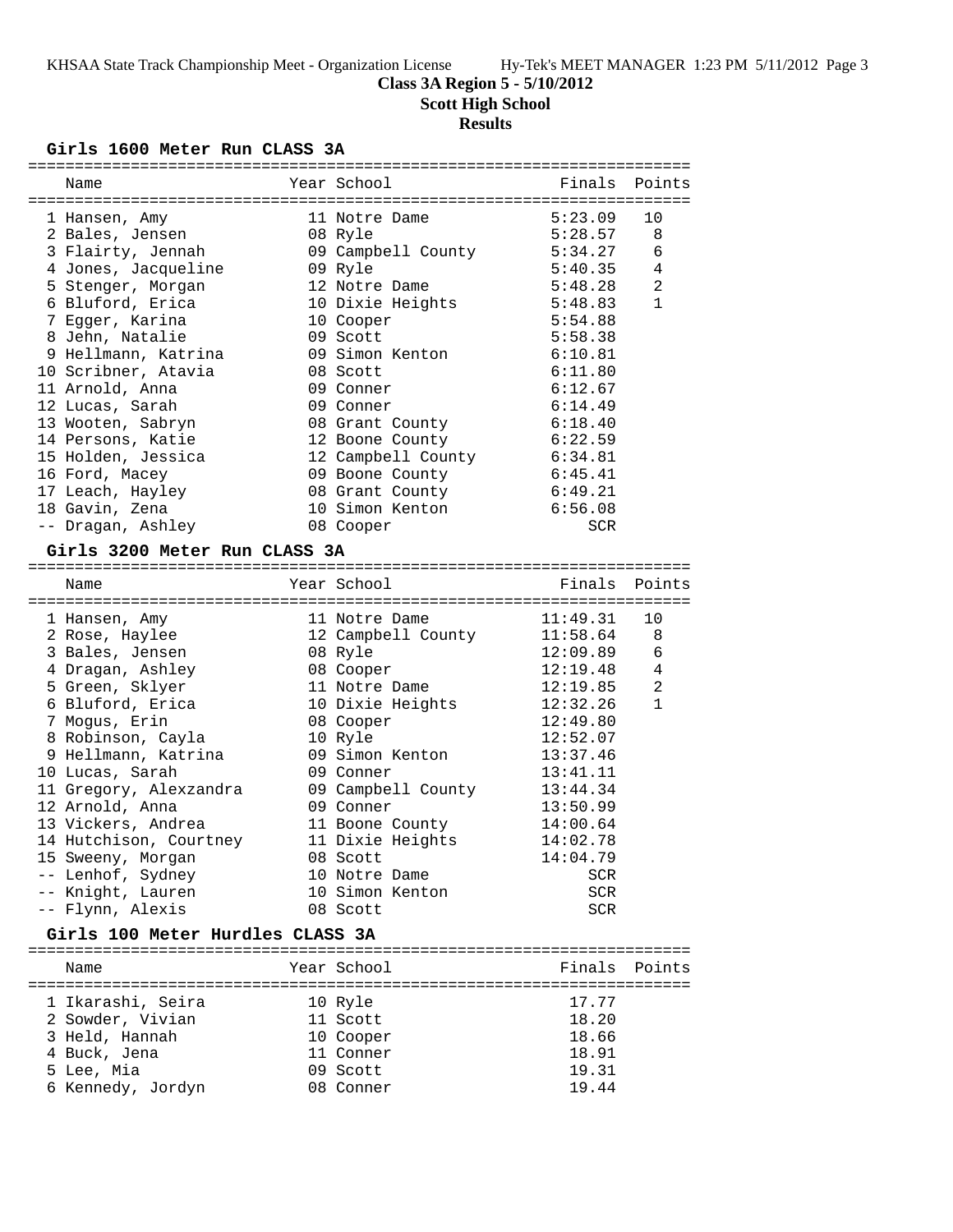**Scott High School**

# **Results**

| Girls 100 Meter Hurdles CLASS 3A |                    |                        |                |
|----------------------------------|--------------------|------------------------|----------------|
| 7 Due, Emma                      | 10 Simon Kenton    | 20.15                  |                |
| 8 Smallwood, Brianna             | 07 Grant County    | 21.60                  |                |
| Section <sub>2</sub>             |                    |                        |                |
| 1 Jones, Jessica                 | 11 Boone County    | 15.71                  | 10             |
| 2 Heilman, Christina             | 12 Campbell County | 15.72                  | 8              |
| 3 Weinfurtner, Kasey             | 10 Cooper          | 16.78                  | 6              |
| 4 Zembrodt, Katie                | 11 Notre Dame      | 16.80                  | 4              |
| 5 Sands, Madison                 | 12 Ryle            | 16.87                  | $\overline{2}$ |
| 6 McMonagle, Brianna             | 12 Boone County    | 16.92                  | $\mathbf{1}$   |
| 7 Jennings, Katie                | 10 Dixie Heights   | 16.93                  |                |
| 8 Turner, Brittney               | 10 Dixie Heights   | 17.09                  |                |
| 9 Schulte, Alexa                 | 10 Notre Dame      | 18.44                  |                |
| Girls 300 Meter Hurdles CLASS 3A |                    |                        |                |
| Name                             | Year School        |                        | Finals Points  |
| -- Turner, Brittney              | 10 Dixie Heights   | SCR                    |                |
| Section 1                        |                    |                        |                |
| 1 Sands, Madison                 | 12 Ryle            | 52.43                  |                |
| 2 Brinkman, Amanda               | 11 Ryle            | 53.05                  |                |
| 3 Buck, Jena                     | 11 Conner          | 55.53                  |                |
| 4 Kelly, Katie                   | 09 Cooper          | 56.97                  |                |
| 5 Kennedy, Jordyn                | 08 Conner          | 58.11                  |                |
| 6 Due, Emma                      | 10 Simon Kenton    | 59.56                  |                |
| 7 Graham, Caitlin                | 11 Simon Kenton    | 1:00.75                |                |
| Section <sub>2</sub>             |                    |                        |                |
| 1 Heilman, Christina             | 12 Campbell County | 44.83                  | 10             |
| 2 Zembrodt, Katie                | 11 Notre Dame      | 46.45                  | 8              |
| 3 Jones, Jessica                 | 11 Boone County    | 46.60                  | 6              |
| 4 Buckler, Brooke                | 09 Campbell County | 47.42                  | 4              |
| 5 Funke, Alexis                  | 12 Boone County    | 48.78                  | 2              |
| 6 Goessling, Olivia              | 09 Cooper          | 50.19                  | $\mathbf{1}$   |
| 7 Sowder, Vivian                 | 11 Scott           | 50.61                  |                |
| 8 Wagner, Christelle             | 10 Notre Dame      | 52.81                  |                |
| 9 Jennings, Katie                | 10 Dixie Heights   | 53.46                  |                |
| Girls 4x100 Meter Relay CLASS 3A |                    |                        |                |
|                                  |                    |                        |                |
| School                           |                    |                        | Finals Points  |
| Section 1                        |                    |                        |                |
| 1 Grant County                   |                    | 1:01.03                |                |
| 1) Tillman, Emily 12             |                    | 2) Puckett, Kaitlyn 08 |                |
| 3) Howard, Kaitlyn 10            | 4) Yaeger, Mara 10 |                        |                |
| 5) Cummins, Taylor 11            |                    | 6) Willen, Alexis 11   |                |
| 7) Leonard, Sarah 10             |                    | 8) Clark, Jordan 10    |                |
| Section 2                        |                    |                        |                |
| 1 Ryle                           |                    | 51.10                  | 10             |
| 1) McGregor, Olivia 10           |                    | 2) Sands, Madison 12   |                |
| 3) Hoskins, Katelyn 10           | 4) Lee, Kiana 09   |                        |                |
| 5) Behne, Sarah 11               |                    | 6) Shane, Samantha 08  |                |
| 7) Pennington, Allie 10          | 8)                 |                        |                |
| 2 Cooper                         |                    | 51.14                  | 8              |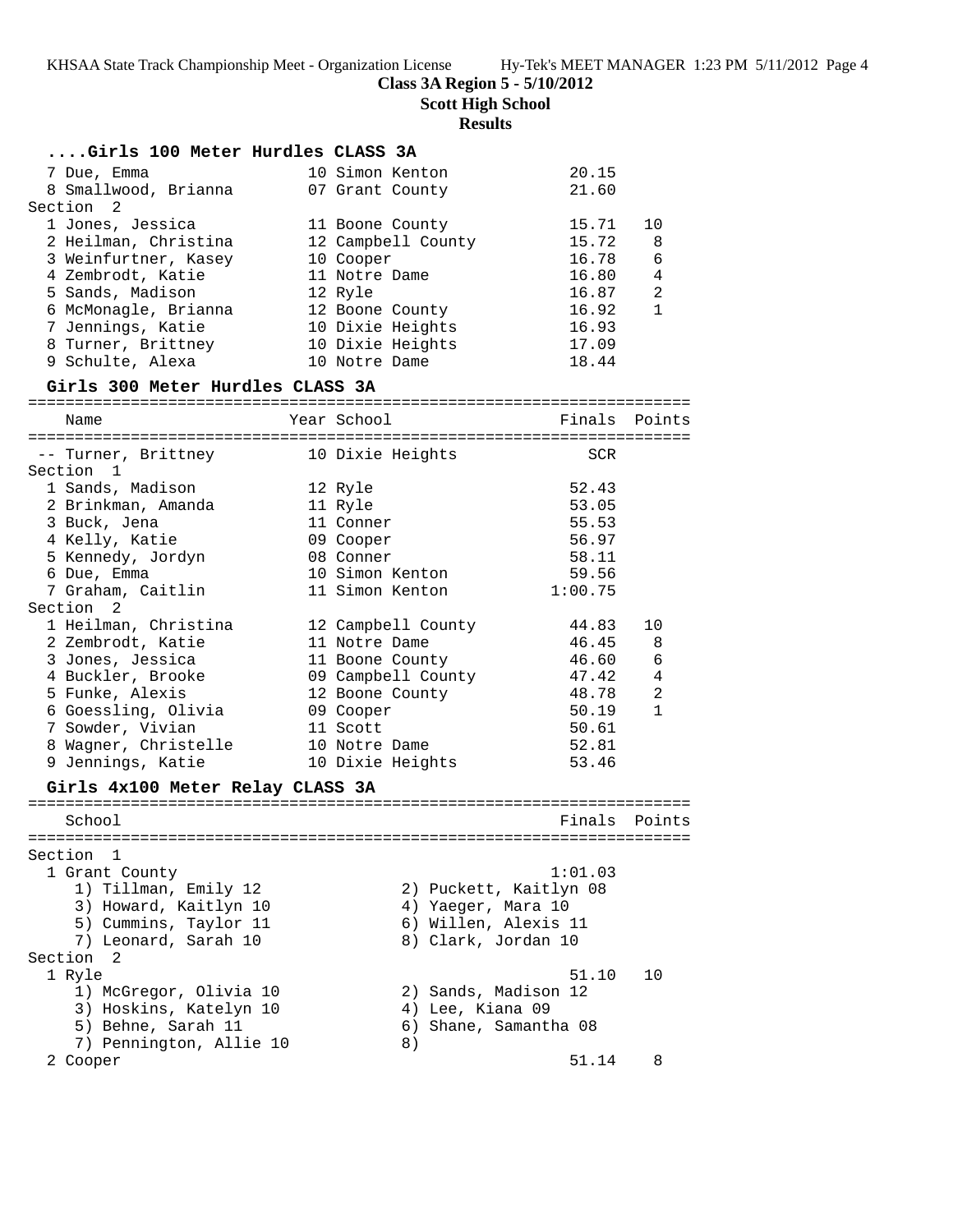**Scott High School**

#### **Results**

### **....Girls 4x100 Meter Relay CLASS 3A**

 1) Hauck, Jordan 11 2) Weinfurtner, Kasey 10 3) Henderson, Julia 08 (4) Kane, Carly 11 5) Goessling, Olivia 09 6) Livers-Gowdy, Donnie 10 7) Patton, Dawn 10 8) Held, Hannah 10 3 Dixie Heights 52.41 6 1) Turner, Brittney 10 (2) Ochs, Anna 11 3) Wilson, Rachel 12 4) Perdue, Chelsea 10 5) Cook, Hannah 07 6) Edgett, Sara 09 7) Jennings, Katie 10  $\hskip1cm 8)$  Conti, Mary 09 4 Campbell County 53.00 4 1) Buckler, Brooke 09 2) Visse, Natalie 10 3) Rauch, Megan 12 (4) Lauer, Angela 11 5) Donoghue, Meredith 10  $\qquad \qquad$  6) Gray, Chandler 12 7) Reis, Stephanie 12 and 8) Kitchen, Molly 11 5 Notre Dame 53.50 2 1) Wagner, Christelle 10 2) Furnish, Kiertsten 11 3) Bramlage, Leah 12 4) Hemmer, Savannah 10 5) Arnzen, Mandy 09 6) Bramlage, Jamie 11 7) Koplyay, Katherine 11 8) Johnson, Darrian 11 6 Conner 53.89 1 1) Gurren, Katie 10 2) Watts, Lauren 07 3) Dages, Kierra 09 4) Panella, Olivia 08 5) Black, Charlene 11 (6) Clark, Maggie 11 7) Hite, Casey 07 (8) Buck, Jena 11 7 Boone County 54.31 1) Lykins, Savannah 10 2) McMonagle, Brianna 12 3) Funke, Alexis 12 4) Abbott, Jenna 11 5) Hill, Zuri 12 6) Lankheit, Darby 10 7) Rice, Valerie 11 8) 8 Scott 55.74 1) Kallmeyer, Holly 08 2) Lee, Mia 09 3) Meyer, Leeann 11 (4) Saner, Trinity 12 5) Sowder, Vivian 11 6) Dant, Tori 08 9 Simon Kenton 56.26 1) Abel, Karley 09 2) Macnamara, Samantha 11 3) Huggins, Morgan 12 4) Ivey, Taylor 09 5) Scherer, Amber 09 6) Lundgreen, Amanda 09 7) Haggard, Alexis 10 and 8) Due, Emma 10 **Girls 4x200 Meter Relay CLASS 3A** ======================================================================= School **Finals Points** ======================================================================= Section 1 1 Grant County 2:03.90 1) Tillman, Emily 12 2) Clark, Jordan 10 3) Leonard, Sarah 10 4) Howard, Kaitlyn 10 5) Puckett, Kaitlyn 08 6) Cummins, Taylor 11 7) Willen, Alexis 11 and 8) Yaeger, Mara 10 Section 2<br>1 Campbell County 1 Campbell County 1:45.60 10 1) Buckler, Brooke 09 2) Visse, Natalie 10 3) Heilman, Christina 12 4) Kitchen, Molly 11 5) Gray, Chandler 12 6) Donoghue, Meredith 10

7) Rauch, Megan 12 8) Reis, Stephanie 12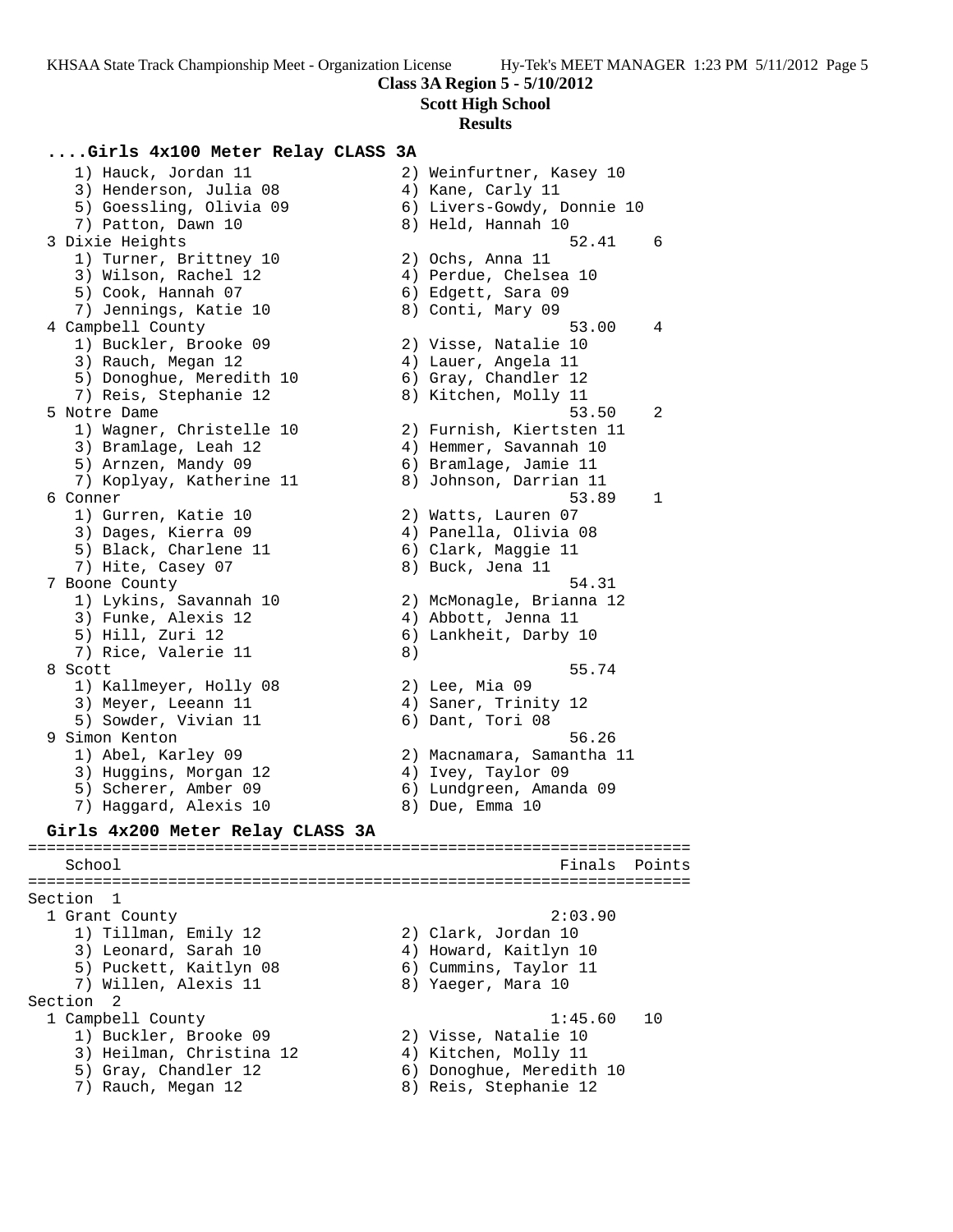**Scott High School**

#### **Results**

### **....Girls 4x200 Meter Relay CLASS 3A**

 2 Notre Dame 1:45.97 8 1) Furnish, Kiertsten 11 2) Bramlage, Jamie 11 3) Arnzen, Mandy 09 4) Zembrodt, Katie 11 5) Hemmer, Savannah 10 6) Johnson, Darrian 11 7) Koplyay, Katherine 11 8) Wolnitzek, Carly 09 3 Cooper 1:47.84 6 1) Hauck, Jordan 11 2) Kane, Carly 11 3) Henderson, Julia 08 4) Goessling, Olivia 09 5) Patton, Dawn 10 6) Egger, Karina 10 7) Weinfurtner, Kasey 10 8) 4 Conner 1:49.88 4 1) Gurren, Katie 10 2) Watts, Lauren 07 3) Panella, Olivia 08 (4) Clark, Maggie 11 5) Black, Charlene 11 (6) Dages, Kierra 09 7) Hite, Casey 07 (8) Buck, Jena 11 5 Simon Kenton 1:51.07 2 1) Baker, Kelsey 12 2) Cook, Christina 10 3) Hester, Mackenzie 10 4) Ivey, Taylor 09 5) Abel, Karley 09 6) Cole, Taylor 10 7) Haggard, Alexis 10 8) Scherer, Amber 09 6 Ryle 1:52.12 1 1) Behne, Sarah 11 2) Pennington, Allie 10 3) Shane, Samantha 08 (4) Sands, Madison 12 5) Hoskins, Katelyn 10 6) Senvisky, Mackenzie 10 7 Boone County 1:53.40 1) Lykins, Savannah 10 2) Abbott, Jenna 11 3) Funke, Alexis 12 4) McMonagle, Brianna 12 5) Lankheit, Darby 10 6) Hill, Zuri 12 7) Rice, Valerie 11 8) 8 Scott 1:57.84 1) Meyer, Leeann 11 2) Kallmeyer, Holly 08 3) Lee, Mia 09 (2008) 4) Saner, Trinity 12 5) Sowder, Vivian 11 6) Dant, Tori 08 9 Dixie Heights 2:01.47 1) Overwein, Madison 09 2) Wilson, Rachel 12 3) Edgett, Sara 09  $\hskip1cm \hskip1cm 4$ ) Koth, Samantha 10 5) Moore, Aubrey 11 6) Cook, Hannah 07 7) Lukehart, Lindsay 09 8) Jennings, Katie 10 **Girls 4x400 Meter Relay CLASS 3A** ======================================================================= School **Finals** Points **Points** ======================================================================= Section 1<br>1 Campbell County 1 Campbell County 4:01.33 10 1) Buckler, Brooke 09 2) Roaden, Faith 12 3) Heilman, Christina 12  $\hskip1cm$  4) Kitchen, Molly 11 5) Rauch, Megan 12 6) Flairty, Jennah 09 7) Robinson, Taylor 11 and 8) Visse, Natalie 10 2 Notre Dame 4:04.32 8 1) Hemmer, Savannah 10 2) Schutzman, Brenna 11 3) Arnzen, Mandy 09 4) Bramlage, Jamie 11 5) Wolnitzek, Carly 09 6) Zembrodt, Katie 11 7) Furnish, Kiertsten 11 8) McFadden, Monica 11 3 Cooper 4:07.86 6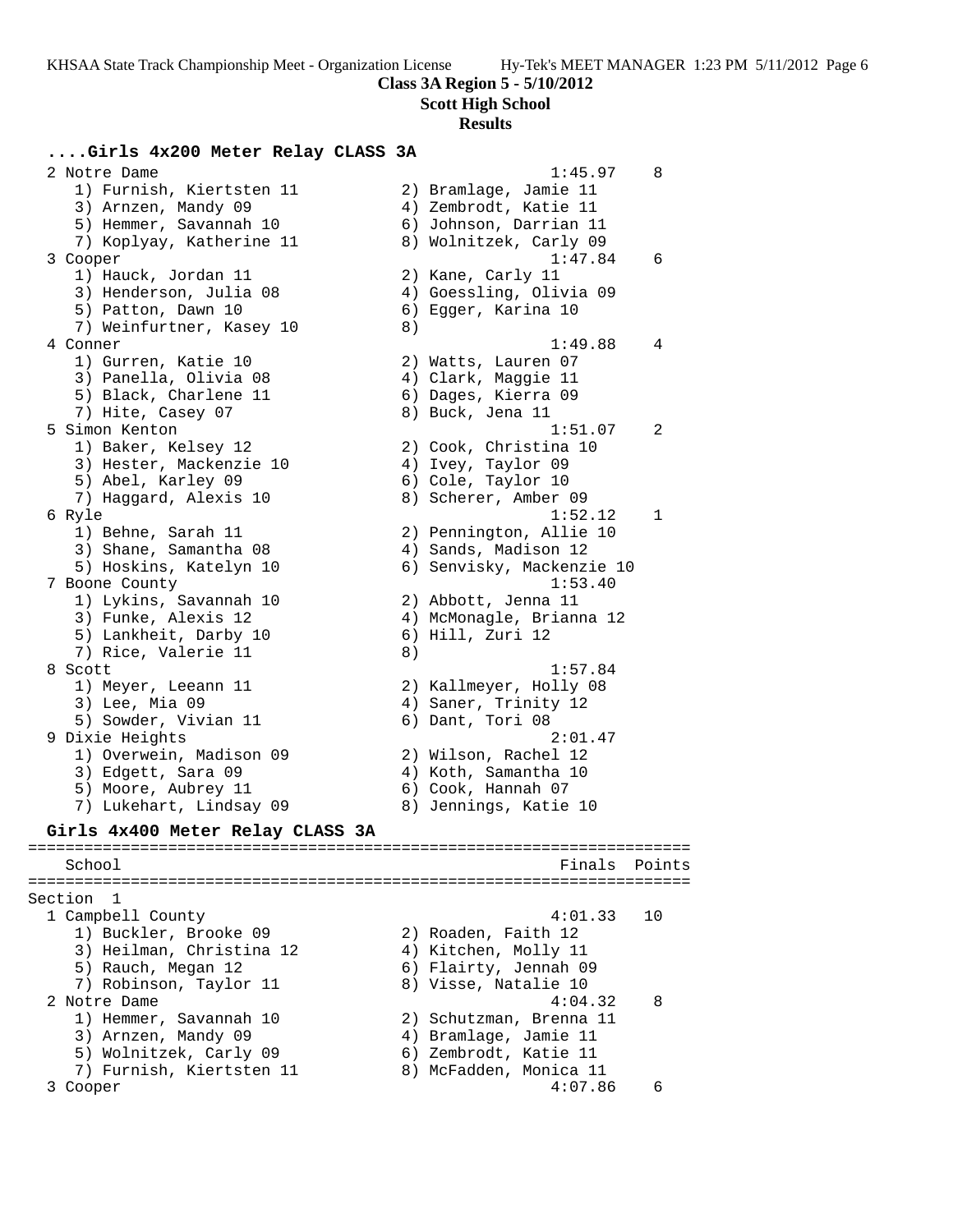### **Scott High School**

#### **Results**

### **....Girls 4x400 Meter Relay CLASS 3A**

 1) Goessling, Olivia 09 2) Kane, Carly 11 3) Patton, Dawn 10 (4) Hauck, Jordan 11 5) Egger, Karina 10 6) Henderson, Julia 08 7) Dragan, Ashley 08 8) 4 Dixie Heights 4:11.80 4 1) Ochs, Anna 11 2) Conti, Mary 09 3) Tekulve, Ally 11 4) Perdue, Chelsea 10 5) Althaver, Maranda 10 (6) Wilson, Rachel 12 7) Cook, Hannah 07 8) Overwein, Madison 09 5 Ryle 4:17.58 2 1) Patterson, Alexandra 07 2) Jones, Jacqueline 09 3) Kisker, Sophie 09 (4) Howe, Ashlee 11 5) Shane, Samantha 08 6) Senvisky, Mackenzie 10 6 Simon Kenton 4:24.79 1 1) Cole, Taylor 10 2) Cook, Christina 10 3) Hester, Mackenzie 10 (4) Scherer, Amber 09 5) Ivey, Taylor 09 6) Haggard, Alexis 10 7) Due, Emma 10  $\hphantom{\text{2.65}$  8) Baker, Kelsey 12 7 Boone County 4:26.60 1) Abbott, Jenna 11 2) McMonagle, Brianna 12 3) Funke, Alexis 12 (4) Hameidan, Lena 12 5) Nash, Victoria 08 6) Rice, Valerie 11 7) Persons, Katie 12 8) Raleigh, Catherine 08 8 Conner 4:34.99 1) Black, Charlene 11 2) Cook, Madison 10 3) Hite, Casey 07 (4) Clark, Maggie 11 5) Buck, Jena 11 6) Kennedy, Jordyn 08 7) Von Lintel, Kiley 11 and 8) Rembe, Abbey 10 9 Scott 4:51.52 1) Hiles, Meredith 07 2) Radenhausen, Lauren 08 3) Scribner, Atavia 08 4) Jehn, Natalie 09 5) Flynn, Alexis 08 6) Sweeny, Morgan 08 **Girls 4x800 Meter Relay CLASS 3A** ======================================================================= School **Finals** Points **Points** ======================================================================= 1 Cooper 9:44.7h 10 1) Goessling, Olivia 09 2) Egger, Karina 10 3) Patton, Dawn 10 4) Kane, Carly 11 5) Dragan, Ashley 08 6) Mogus, Erin 08 7) Prather, Gabby 08 8) 2 Campbell County 9:45.0h 8 1) Flairty, Jennah 09 2) Roaden, Faith 12 3) Robinson, Taylor 11  $\hskip10mm 4$ ) Rose, Haylee 12

- 5) Gregory, Alexzandra 09 6) Holden, Jessica 12 7) Ripberger, Emily 12 (8) 3 Notre Dame 9:47.4h 6 1) Hansen, Amy 11 2) Stenger, Morgan 12 3) McFadden, Monica 11 4) Schutzman, Brenna 11 5) Borchers, Sara 10 (6) Colvin, Alexa 10 7) Hemmer, Savannah 10 8) Wolnitzek, Carly 09
- 4 Ryle 10:30.9h 4
- 1) Truitt, Maria 07 2) Anderson, Heidi 07
	-
- 
- 3) Kisker, Sophie 09 4) Sullivan, Katie 11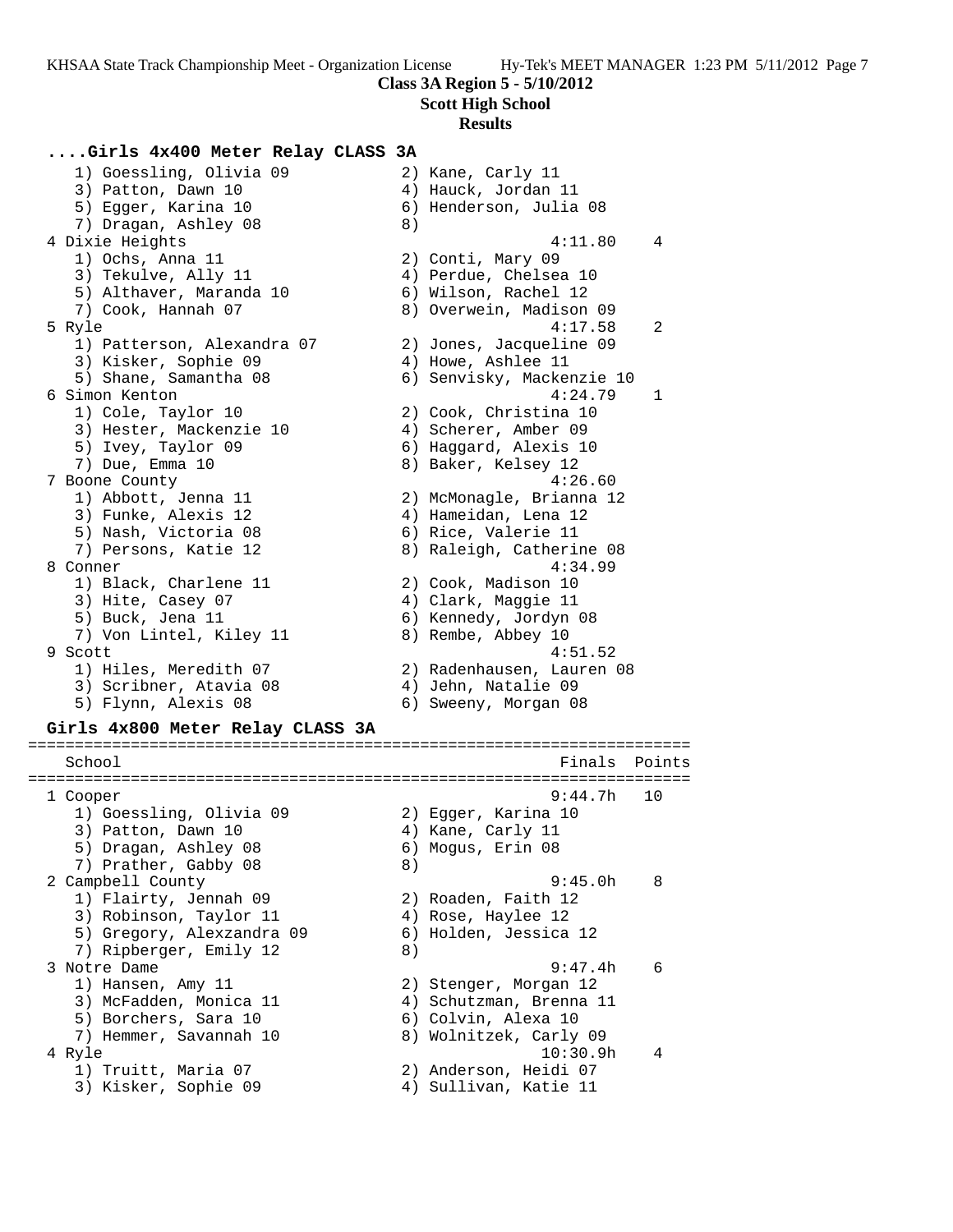**Scott High School**

# **Results**

## **....Girls 4x800 Meter Relay CLASS 3A**

| 5) Bales, Jensen 08<br>7) Jones, Jacqueline 09 | 8) | 6) Patterson, Alexandra 07 |              |
|------------------------------------------------|----|----------------------------|--------------|
| 5 Dixie Heights                                |    | 10:38.0h                   | 2            |
| 1) Tekulve, Ally 11                            |    | 2) Hutchison, Courtney 11  |              |
| 3) Bluford, Erica 10                           |    | 4) McGehee, Margo 09       |              |
|                                                |    |                            |              |
| 5) Cahal, Madison 10                           |    | 6) Conti, Mary 09          |              |
| 7) Ochs, Anna 11                               | 8) |                            |              |
| 6 Boone County                                 |    | 10:46.8h                   | $\mathbf{1}$ |
| 1) Rice, Valerie 11                            |    | 2) Hameidan, Lena 12       |              |
| 3) Persons, Katie 12                           |    | 4) Ford, Macey 09          |              |
| 5) Raleigh, Catherine 08                       |    | 6) Nash, Victoria 08       |              |
| 7) Vickers, Andrea 11                          |    | 8) Funke, Alexis 12        |              |
| 7 Scott                                        |    | 11:03.7h                   |              |
| 1) Scribner, Atavia 08                         |    | 2) Jehn, Natalie 09        |              |
| 3) Radenhausen, Lauren 08                      |    | 4) Hiles, Meredith 07      |              |
| 5) Sweeny, Morgan 08                           |    | 6) Flynn, Alexis 08        |              |
| 8 Conner                                       |    | 12:08.6h                   |              |
| 1) Von Lintel, Kiley 11                        |    | 2) Dewar, Shelly 12        |              |
| 3) Cleek, Lauren 12                            |    | 4) Keslar, Haley 12        |              |
| 5) Cook, Madison 10                            |    | 6) Arnold, Anna 09         |              |
| 7) Lucas, Sarah 09                             |    | 8) Rembe, Abbey 10         |              |
| 9 Simon Kenton                                 |    | 12:18.3h                   |              |
| 1) Damico, Emily 12                            |    | 2) Graham, Caitlin 11      |              |
| 3) Knight, Lauren 10                           |    | 4) Gavin, Zena 10          |              |
| 5) Hellmann, Katrina 09                        |    | 6) Scherer, Amber 09       |              |
|                                                |    |                            |              |
| 7) Cole, Taylor 10                             | 8) |                            |              |

### **Boys 100 Meter Dash CLASS 3A**

Section 1<br>1 Groen, Sam

| Name                         | Year School            | Finals Points |              |
|------------------------------|------------------------|---------------|--------------|
| =========================    | :===================== |               |              |
| 1 Crews, Chris               | 12 Conner              | 12.06         |              |
| 2 Propst, Tyler              | 09 Campbell County     | 12.20         |              |
| 3 Easterling, Jake           | 12 Dixie Heights       | 12.29         |              |
| 4 Dunn, Adam                 | 12 Conner              | 12.31         |              |
| 5 Mulberry, Ben              | 09 Simon Kenton        | 12.47         |              |
| 6 Parker, Jacob              | 11 Grant County        | 13.63         |              |
| -- Aquazul, Noe              | 11 Grant County        | <b>SCR</b>    |              |
| Section <sub>2</sub>         |                        |               |              |
| 1 Kennedy, Nick              | 11 Ryle                | 11.27         | 10           |
| 2 Zabonick, Jake             | 10 Campbell County     | 11.41         | 8            |
| 3 Leroy, Tony                | 10 Boone County        | 11.44         | 6            |
| 4 Kippler, Robbie            | 12 Cooper              | 11.54         | 4            |
| 5 Salmen, Nick               | 11 Ryle                | 11.71         | 2            |
| 6 Simmons, Trey              | 10 Dixie Heights       | 11.78         | $\mathbf{1}$ |
| 7 Ordu, Collins              | 12 Boone County        | 12.13         |              |
| 8 Swift, Thomas              | 09 Simon Kenton        | 12.41         |              |
| -- Johnson, Matt             | 10 Scott               | FS            |              |
| Boys 200 Meter Dash CLASS 3A |                        |               |              |
|                              |                        |               |              |
| Name                         | Year School            | Finals        | Points       |
|                              |                        |               |              |

12 Scott 24.24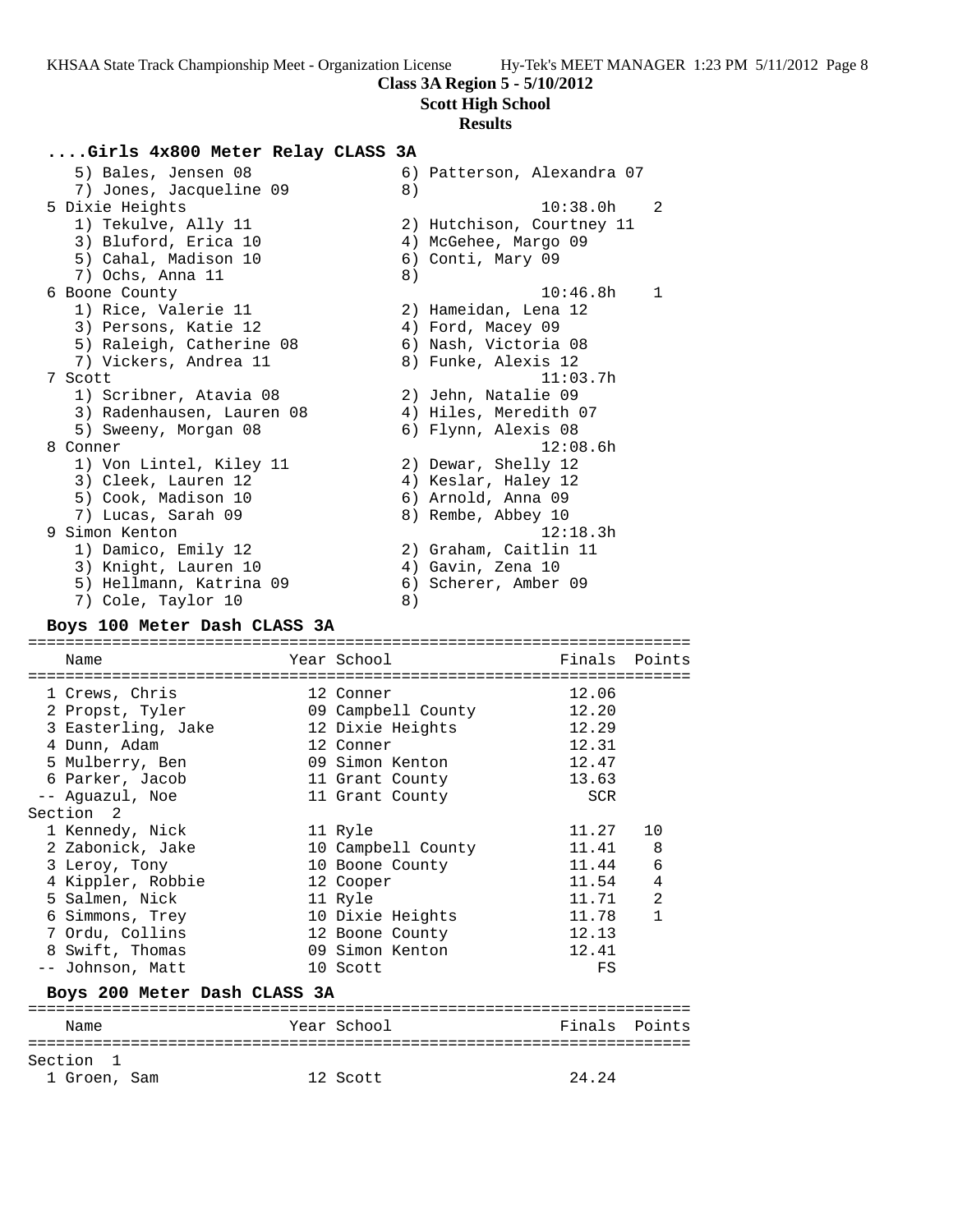**Scott High School**

# **Results**

| Boys 200 Meter Dash CLASS 3A     |                              |                |                |
|----------------------------------|------------------------------|----------------|----------------|
| 2 Bertsch, Donavan               | 12 Conner                    | 24.32          |                |
| 3 Popp, James                    | 12 Campbell County           | 24.67          |                |
| 4 Lampers, Nick                  | 11 Cooper                    | 25.06          |                |
| 5 Stephens, David                | 12 Simon Kenton              | 25.46          |                |
| 6 Myers, Adam                    | 08 Simon Kenton              | 26.24          |                |
| 7 Stonecipher, Bryce             | 12 Grant County              | 29.66          |                |
| -- Moates, Christian             | 12 Grant County              | SCR            |                |
| -- Fields, Peter                 | 09 Dixie Heights             | <b>SCR</b>     |                |
| Section 2                        |                              |                |                |
| 1 Kennedy, Nick                  | 11 Ryle                      | 23.07          | 10             |
| 2 Cain, Denzel                   | 12 Boone County              | 23.23          | 8              |
| 3 Windham, Tyler                 | 12 Boone County              | 23.30          | 6              |
| 4 Mahoney, Grant                 | 11 Campbell County           | 23.32          | $\overline{4}$ |
| 5 Kennedy, Blake                 | 12 Conner                    | 23.68          | 2              |
| 6 Salmen, Nick                   | 11 Ryle                      | 24.06          | $\mathbf{1}$   |
| 7 Simmons, Trey                  | 10 Dixie Heights             | 24.29          |                |
| 8 Kippler, Robbie                | 12 Cooper                    | 24.30          |                |
| -- Johnson, Matt                 | 10 Scott                     | DNF            |                |
| Boys 400 Meter Dash CLASS 3A     |                              |                |                |
| Name                             | Year School                  | Finals Points  |                |
|                                  |                              |                |                |
| -- Webb, Ray                     | 12 Simon Kenton              | SCR            |                |
| Section 1                        |                              |                |                |
| 1 Bertsch, Donavan               | 12 Conner                    | 54.55          |                |
| 2 Propst, Tyler                  | 09 Campbell County           | 56.46          |                |
| 3 Kelter, Aaron                  | 10 Cooper                    | 56.58          |                |
| 4 Bechtol, Conner                | 11 Cooper                    | 57.29          |                |
| 5 Howard, Blake                  | 09 Dixie Heights             | 57.34          |                |
| -- Olano, Eric                   | 11 Scott                     | <b>SCR</b>     |                |
| Section 2                        |                              |                |                |
| 1 Windham, Tyler                 | 12 Boone County              | 50.44          | 10             |
| 2 Mahoney, Grant                 | 11 Campbell County 50.54     |                | 8<br>6         |
| 3 Cain, Denzel                   | 12 Boone County<br>12 Conner | 51.04<br>52.11 | $\overline{4}$ |
| 4 Kennedy, Blake<br>5 Groen, Sam | 12 Scott                     | 52.31          | 2              |
| 6 Hill, Ryan                     | 10 Ryle                      | 53.04          | $\mathbf{1}$   |
| 7 Siemer, Jake                   | 11 Ryle                      | 54.37          |                |
| 8 Hartman, Jacob                 | 11 Dixie Heights             | 55.18          |                |
| 9 Staley, Nathan                 | 09 Simon Kenton              | 57.16          |                |
|                                  |                              |                |                |
| Boys 800 Meter Run CLASS 3A      |                              |                |                |
| Name                             | Year School                  | Finals         | Points         |
| Section<br>1                     |                              |                |                |
| 1 Jackson, Jeremy                | 10 Scott                     | 2:04.55        | 10             |
| 2 Brennan, Ethan                 | 11 Cooper                    | 2:05.08        | 8              |
| 3 Althaver, Austin               | 10 Dixie Heights             | 2:05.43        | 6              |
| 4 Gaddie, Jack                   | 12 Conner                    | 2:05.93        | 4              |
| 5 Edwards, Michael               | 11 Ryle                      | 2:07.28        | 2              |
| 6 Greenhalgh, Mitchell           | 09 Cooper                    | 2:07.40        | 1              |
| 7 Shotwell, Derrick              | 12 Boone County              | 2:08.39        |                |
|                                  |                              |                |                |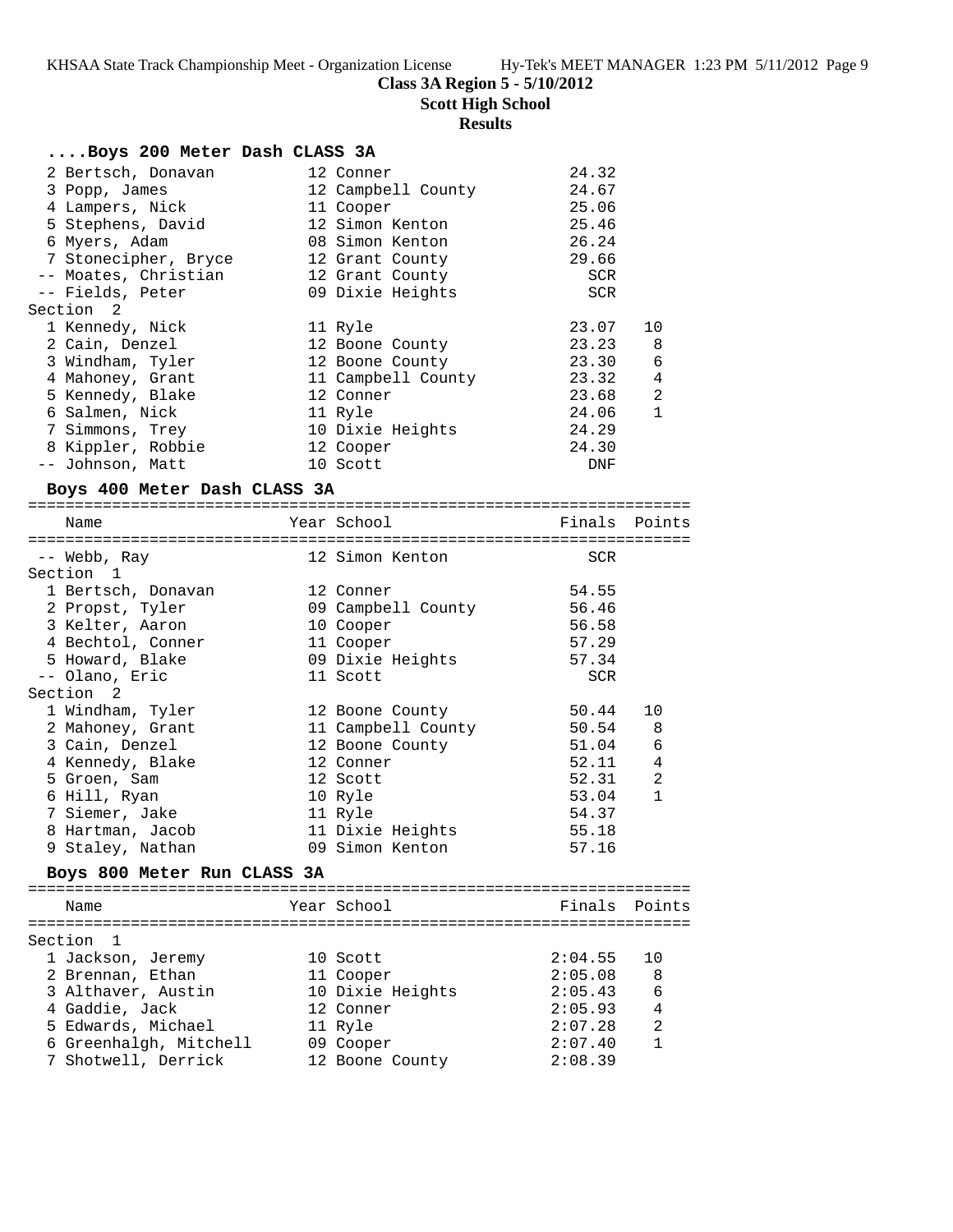**Class 3A Region 5 - 5/10/2012**

**Scott High School**

## **Results**

## **....Boys 800 Meter Run CLASS 3A**

| 8 Mefford, Brandon   | 12 Ryle            | 2:09.77    |
|----------------------|--------------------|------------|
| 9 Shuttleworth, Matt | 12 Conner          | 2:11.49    |
| 10 Orth, Aaron       | 10 Campbell County | 2:12.16    |
| 11 Stahl, Jordon     | 12 Simon Kenton    | 2:14.11    |
| 12 Mason, Spencer    | 09 Dixie Heights   | 2:15.29    |
| 13 Griesinger, Alex  | 12 Boone County    | 2:16.64    |
| 14 Baker, Jarred     | 11 Grant County    | 2:18.26    |
| 15 Dalton, Tony      | 12 Simon Kenton    | 2:18.86    |
| 16 Valdez, Dylan     | 11 Campbell County | 2:19.17    |
| 17 Clephane, Josh    | 08 Scott           | 2:23.10    |
| -- Hess, Danny       | 12 Grant County    | <b>SCR</b> |

## **Boys 1600 Meter Run CLASS 3A**

| ====================            |                             |               |                |
|---------------------------------|-----------------------------|---------------|----------------|
| Name                            | Year School                 | Finals Points |                |
| ==========================      | --------------------------- |               |                |
| 1 Baker, Brady                  | 09 Cooper                   | 4:32.43       | 10             |
| 2 McGehee, Max                  | 11 Dixie Heights            | 4:33.29       | 8              |
| 3 Turner, Ben                   | 12 Conner                   | 4:34.64       | 6              |
|                                 |                             | 4:39.35       | $\overline{4}$ |
| 5 Gaddie, Jack                  | 4:46.14<br>12 Conner        |               | $\overline{2}$ |
| 6 Edwards, Michael 11 Ryle      |                             | 4:47.25       | $\mathbf{1}$   |
| 7 Hanrahan, Keegan              | 10 Scott                    | 4:52.29       |                |
| 8 Griesinger, Alex              | 12 Boone County             | 4:57.15       |                |
| 9 Mitchell, Dustin              | 11 Ryle                     | 4:59.59       |                |
| 10 Vonderporten, Mark 12 Cooper |                             | 5:00.44       |                |
| 11 Griesinger, Adam             | 12 Boone County             | 5:05.18       |                |
| 12 Owens, Elijah                | 09 Simon Kenton             | 5:08.90       |                |
| 13 Valdez, Dylan                | 11 Campbell County 5:10.29  |               |                |
| 14 Schneider, Zach              | 10 Campbell County 5:14.15  |               |                |
| 15 Smith, Brett                 | 10 Grant County             | 5:20.66       |                |
| 16 Brinker, Zack                | 09 Grant County             | 5:20.94       |                |
| 17 Powell, Owen                 | 09 Simon Kenton             | 5:25.22       |                |
| 18 Baumgardner, Chase           | 08 Scott                    | 5:31.51       |                |

# **Boys 3200 Meter Run CLASS 3A**

| Name                | Year School        | Finals      | Points         |
|---------------------|--------------------|-------------|----------------|
|                     |                    | ----------- |                |
| 1 Turner, Ben       | 12 Conner          | 9:46.37     | 10             |
| 2 Baker, Brady      | 09 Cooper          | 9:58.96     | 8              |
| 3 Gerlach, Nolan    | 09 Conner          | 10:00.02    | 6              |
| 4 McGehee, Max      | 11 Dixie Heights   | 10:17.89    | $\overline{4}$ |
| 5 Menkhaus, Michael | 12 Dixie Heights   | 10:29.23    | $\overline{2}$ |
| 6 Stewart, Zachary  | 09 Cooper          | 10:31.55    | 1              |
| 7 Chaplin, Mark     | 09 Campbell County | 10:45.93    |                |
| 8 Edmondson, Tyler  | 12 Grant County    | 10:51.38    |                |
| 9 Reed, Justin      | 08 Ryle            | 10:56.63    |                |
| 10 Hanrahan, Keegan | 10 Scott           | 10:59.34    |                |
| 11 Lackey, Kevin    | 10 Campbell County | 11:00.41    |                |
| 12 Mitchell, Dustin | 11 Ryle            | 11:03.91    |                |
| 13 Kidwell, Austin  | 10 Simon Kenton    | 11:08.52    |                |
| 14 Griesinger, Adam | 12 Boone County    | 11:25.34    |                |
| 15 Dowd, William    | 10 Boone County    | 11:35.34    |                |
| 16 Powell, Owen     | 09 Simon Kenton    | 11:44.41    |                |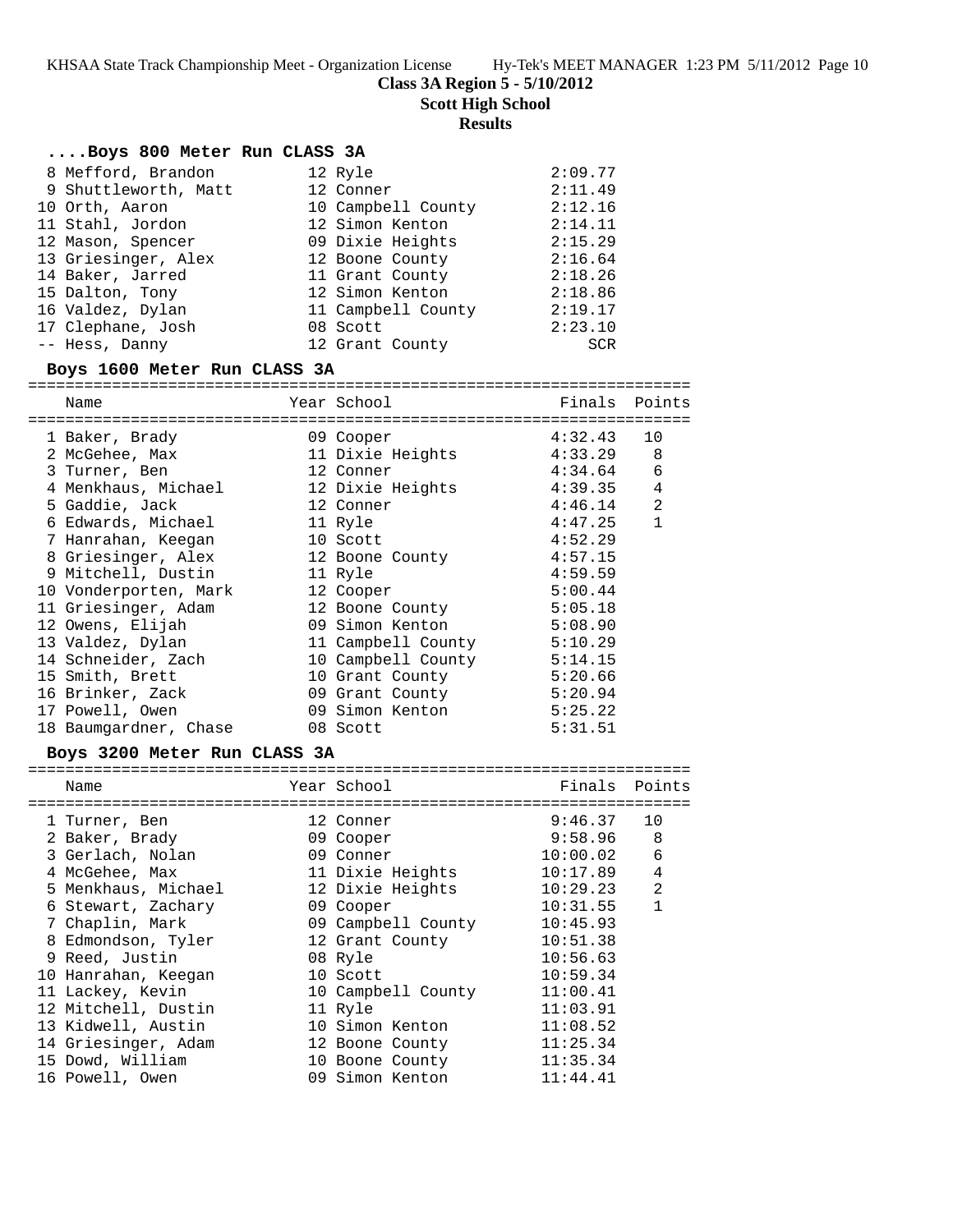**Class 3A Region 5 - 5/10/2012**

**Scott High School**

# **Results**

| Boys 3200 Meter Run CLASS 3A               |                      |          |               |
|--------------------------------------------|----------------------|----------|---------------|
| 17 Ruckel, Jonathon                        | 12 Scott             | 11:47.00 |               |
| 18 Smith, Brett                            | 10 Grant County      | 13:09.42 |               |
| Boys 110 Meter Hurdles CLASS 3A            |                      |          |               |
| Name                                       | Year School          |          | Finals Points |
| 1 Bayyari, Mohammed                        | 11 Campbell County   | 17.73    |               |
| 2 Bennett, Carson                          | 09 Simon Kenton      | 19.67    |               |
| 3 McGoy, Walker                            | 09 Dixie Heights     | 19.69    |               |
| 4 Maines, Christian                        | 12 Conner            | 20.42    |               |
| 5 Harshbarger, Cole                        | 11 Conner            | 20.65    |               |
| 6 Mick, Devin                              | 09 Simon Kenton      | 22.02    |               |
| Section 2                                  |                      |          |               |
| 1 McConvey, Tanner                         | 12 Ryle              | 15.38    | 10            |
| 2 Howell, Austin                           | 12 Boone County      | 15.74    | 8             |
| 3 Hart, Cameron                            | 12 Scott             | 15.85    | 6             |
| 4 Mogus, Tyler                             | 11 Cooper            | 16.27    | 4             |
| 5 Canaday, Cody                            | 11 Campbell County   | 16.29    | 2             |
| 6 Trego, Austin                            | 11 Ryle              | 16.61    | 1             |
| 7 Vanlandingham, Dylan                     | 11 Cooper            | 16.94    |               |
| 8 Stanek, Jackson                          | 09 Dixie Heights     | 17.13    |               |
| 9 Sanchez, Jose                            | 10 Boone County      | 17.84    |               |
| Boys 300 Meter Hurdles CLASS 3A            |                      |          |               |
|                                            |                      |          |               |
| Name                                       | Year School          | Finals   | Points        |
| Section 1                                  |                      |          |               |
|                                            | 11 Conner            | 46.69    |               |
| 1 Harshbarger, Cole<br>2 Maines, Christian | 12 Conner            | 48.12    |               |
| 3 Mick, Devin                              | 09 Simon Kenton      | 50.37    |               |
| 4 Ramirez, Thomas                          | 10 Simon Kenton      | 50.89    |               |
| 5 Tichener, Zach                           | 09 Scott             | 55.79    |               |
| -- Hart, Cameron                           | 12 Scott             | SCR      |               |
| Section <sub>2</sub>                       |                      |          |               |
| 1 McConvey, Tanner                         | 12 Ryle              | 41.36    | 10            |
| 2 Howell, Austin                           | 12 Boone County      | 42.63    | 8             |
| 3 Mogus, Tyler                             | 11 Cooper            | 43.14    | 6             |
| 4 Bayyari, Mohammed                        | 11 Campbell County   | 43.25    | 4             |
| 5 Stanek, Jackson                          | 09 Dixie Heights     | 43.39    | $\sqrt{2}$    |
| 6 Payne, Miles                             | 09 Dixie Heights     | 43.60    | 1             |
| 7 Trego, Austin                            | 11 Ryle              | 43.83    |               |
| 8 Canaday, Cody                            | 11 Campbell County   | 44.72    |               |
| 9 Rodriguez, Christain                     | 11 Boone County      | 45.38    |               |
|                                            |                      |          |               |
| Boys 4x100 Meter Relay CLASS 3A            |                      |          |               |
| School                                     |                      | Finals   | Points        |
|                                            |                      |          |               |
| Section<br>-1                              |                      |          |               |
|                                            |                      |          |               |
| 1 Campbell County                          |                      | 44.55    | 10            |
| 1) Johnston, Jake 12                       | 2) Mahoney, Grant 11 |          |               |
| 3) Popp, James 12                          | 4) Zabonick, Jake 10 |          |               |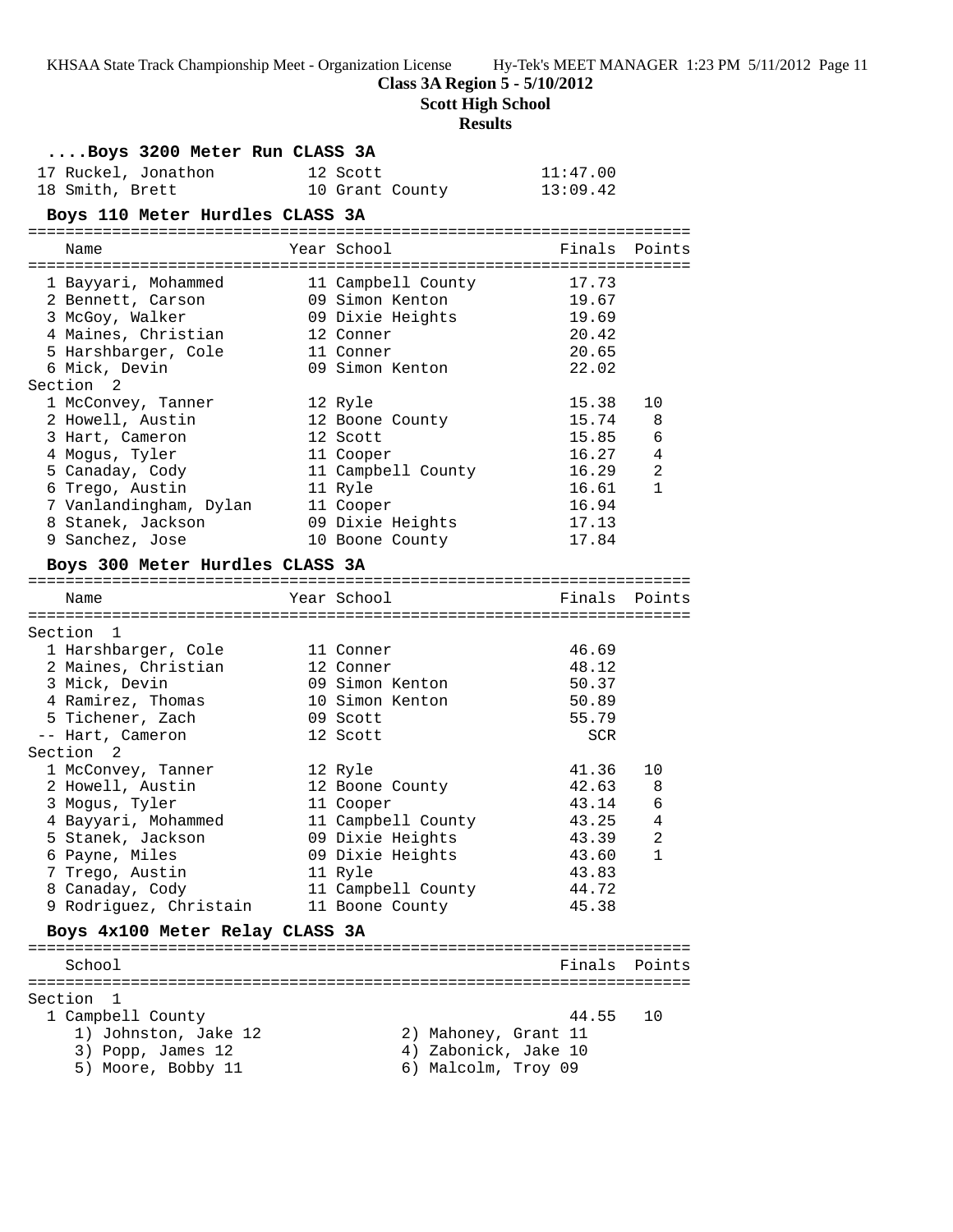**Scott High School**

### **Results**

### **....Boys 4x100 Meter Relay CLASS 3A**

7) Canaday, Cody 11 8) Propst, Tyler 09<br>2 Boone County 45.54 8 2 Boone County 45.54 8 1) McGarr, Brendan 12 2) Leroy, Tony 10 3) Renolds, Mikel 12 (4) Ordu, Collins 12 5) Konate, Ibrahim 12 6) Rodriguez, Cody 12 3 Cooper 45.79 6 1) Blevins, Joe 12 2) Vanlandingham, Dylan 11 3) Lampers, Nick 11 4) Kippler, Robbie 12 5) Swikert, Daniel 11 6) Bechtol, Conner 11 7) Ulerick, Austin 11 8) Daugherty, Josh 12 4 Dixie Heights 45.81 4 1) Furman, Alex 12 2) Simmons, Trey 10 3) Easterling, Jake 12  $\hskip 10mm 4$ ) Payne, Miles 09 5) Stanek, Jackson 09 6) Fields, Peter 09 7) Hartman, Jacob 11 8) 5 Simon Kenton 46.83 2 1) Webb, Ray 12 2) Swift, Thomas 09 3) Mulberry, Ben 09 (4) Keene, Trevor 10 5) Penick, Austin 10  $\hphantom{\ddots}$  6) Staley, Nathan 09 7) Stephens, David 12 8) Webb, Christian 11 6 Conner 47.80 1 1) Bowen, Nick 10 2) Crews, Chris 12 3) Delph, Chester 10 4) Dunn, Adam 12 5) Iles, Sammy 11 6) Maines, Christian 12 7) Watts, Nick 09 8) Hardin, Derek 10 7 Scott 48.10 1) Hart, Cameron 12 2) Marshall, Sean 12 3) Butler, Jacob 12 4) Trusty, jacob 11 5) McManama, Devin 10 (6) Olano, Eric 11 8 Grant County 56.57 1) Moates, Christian 12 2) Stonecipher, Bryce 12 3) Ingram, Dillon 12 4) Parker, Jacob 11 5) Dautreuil, Chris 11 6) Leonard, Isaiah 10 7) Aguazul, Noe 11 and 8) -- Ryle DNF 1) Kennedy, Nick 11 2) Salmen, Nick 11 3) Hill, Ryan 10 4) Bateman, Mitchell 08 5) McGreggor, Lex 08 6) Lamping, Jacob 10 7) Winegardner, Nathan 10  $\qquad \qquad 8)$  Davis, Nathan 11 **Boys 4x200 Meter Relay CLASS 3A** ======================================================================= School **Finals** Points ======================================================================= 1 Boone County 1:31.06 10 1) Cain, Denzel 12 2) Howell, Austin 12 3) McGarr, Brendan 12  $\hskip1cm \hskip1cm 4$ ) Windham, Tyler 12 5) Leroy, Tony 10 6) Ordu, Collins 12 7) Konate, Ibrahim 12  $\hskip10mm$  8) Renolds, Mikel 12 2 Ryle 1:35.20 8 1) Salmen, Nick 11 2) Hill, Ryan 10 3) Winegardner, Nathan 10 (4) Aulick, David 10 5) Kennedy, Nick 11 6) Davis, Nathan 11 7) Bateman, Mitchell 08 8) Lamping, Jacob 10

3 Conner 1:36.98 6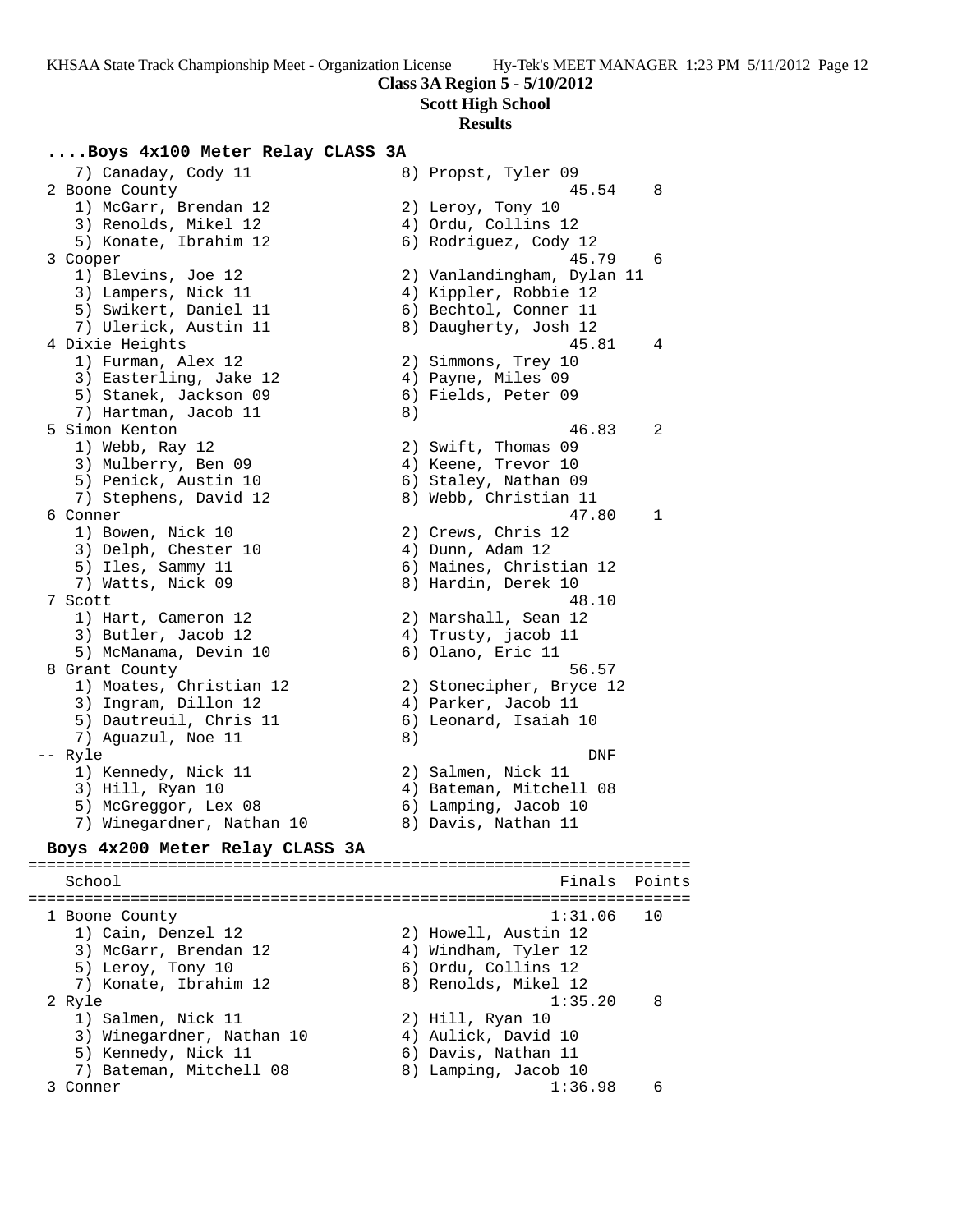**Scott High School**

### **Results**

#### **....Boys 4x200 Meter Relay CLASS 3A**

 1) Bertsch, Donavan 12 2) Iles, Sammy 11 3) Delph, Chester 10 4) Watts, Nick 09 5) Hardin, Derek 10 (6) Crews, Chris 12 7) Kennedy, Blake 12 (8) 8 Dunn, Adam 12 4 Campbell County 1:37.88 4 1) Johnston, Jake 12 2) Popp, James 12 3) Zabonick, Jake 10 4) Weimer, Timothy 11 5) Mahoney, Grant 11 (6) Propst, Tyler 09 7) Malcolm, Troy 09 8) Canaday, Cody 11 5 Scott 1:38.06 2 1) Groen, Sam 12 2) Marshall, Sean 12 3) Hart, Cameron 12 (4) Trusty, jacob 11 5) Butler, Jacob 12 (6) Johnson, Matt 10 6 Simon Kenton 1:38.81 1 1) Keene, Trevor 10 2) Swift, Thomas 09 3) Webb, Ray 12 **4**) Staley, Nathan 09 5) Mulberry, Ben 09 6) Myers, Adam 08 7) Winkler, Logan 09 8) Penick, Austin 10 7 Cooper 1:41.92 1) Swikert, Daniel 11 and 2) Keller, Ty 10 3) Lampers, Nick 11 4) Bechtol, Conner 11 5) Kelter, Aaron 10 6) Mogus, Tyler 11 7) Ulerick, Austin 11 8) Kippler, Robbie 12 8 Dixie Heights 1:44.31 1) McGoy, Walker 09 2) Brown, Brandon 08 3) Stacey, Austin 08 (4) Howard, Blake 09 5) Fields, Peter 09 (6) Hartman, Jacob 11 9 Grant County 1:49.33 1) Parker, Jacob 11 2) Moates, Christian 12 3) Ingram, Dillon 12 4) Stonecipher, Bryce 12 5) Leonard, Isaiah 10 6) Dautreuil, Chris 11 7) Aguazul, Noe 11 8)

#### **Boys 4x400 Meter Relay CLASS 3A**

======================================================================= School **Finals** Points ======================================================================= 1 Boone County 3:29.77 10 1) Cain, Denzel 12 2) Howell, Austin 12 3) McGarr, Brendan 12 4) Windham, Tyler 12 5) Konate, Ibrahim 12 (6) Leroy, Tony 10 7) Griesinger, Alex 12 8) Shotwell, Derrick 12 2 Campbell County 3:33.60 8 1) Canaday, Cody 11 2) Johnston, Jake 12 3) Seiter, William 11  $\hskip1cm$  4) Mahoney, Grant 11 5) Behymer, Ronald 11  $\qquad \qquad$  6) Propst, Tyler 09 7) Malcolm, Troy 09 8) Bayyari, Mohammed 11 3 Simon Kenton 3:36.26 6 1) Holbrook, Jagger 12 2) Keene, Trevor 10 3) Webb, Ray 12 4) Roberts, Kevin 11 5) Mulberry, Ben 09 6) Staley, Nathan 09 7) Stahl, Jordon 12 8) Myers, Adam 08 4 Cooper 3:38.85 4 1) Brennan, Ethan 11 2) Swikert, Daniel 11 3) Mogus, Tyler 11 4) Kippler, Robbie 12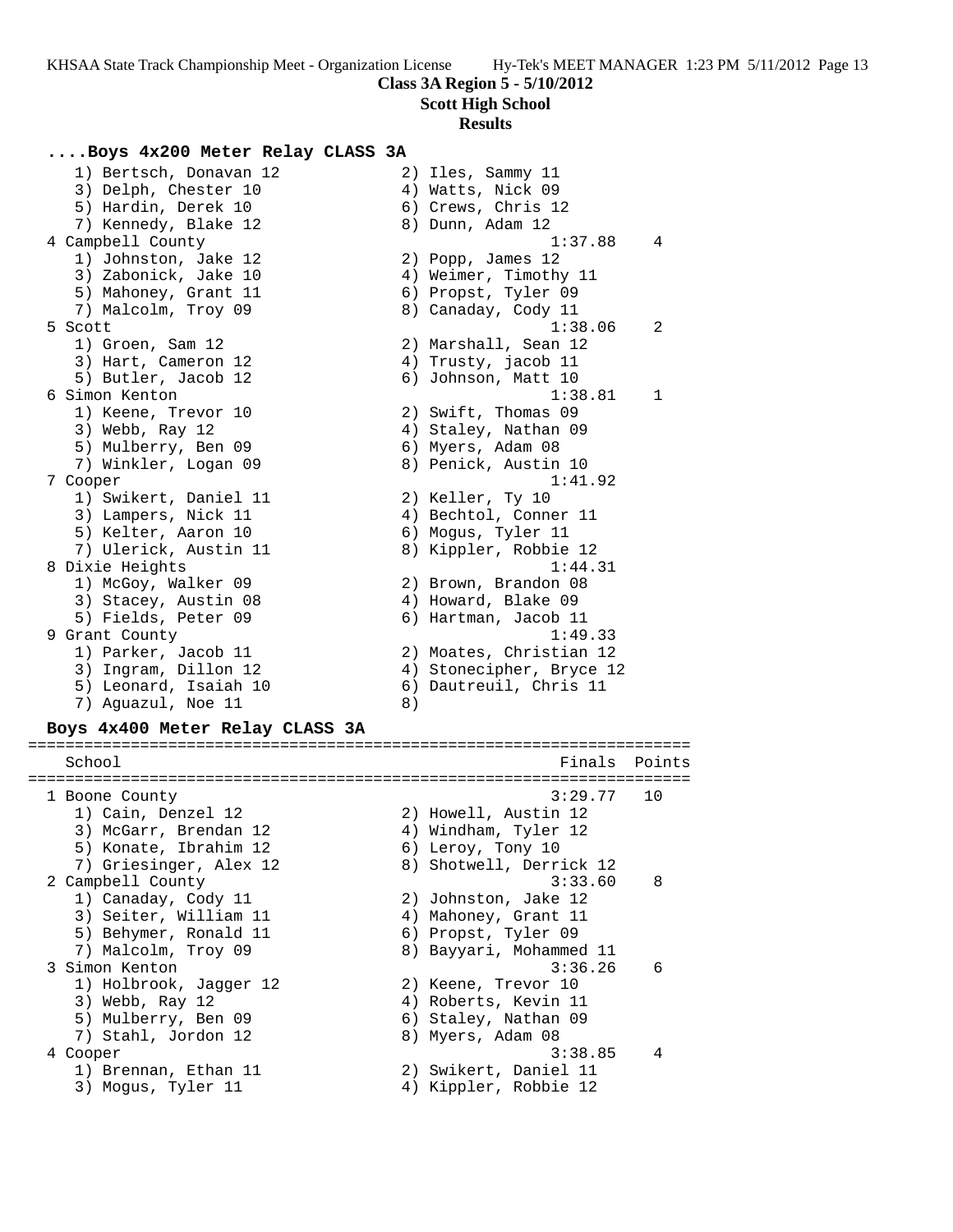### **Scott High School**

#### **Results**

### **....Boys 4x400 Meter Relay CLASS 3A**

5) Vonderporten, Mark 12 (6) Kelter, Aaron 10 7) Bechtol, Conner 11 8) Greenhalgh, Mitchell 09 5 Dixie Heights 3:39.26 2 1) Payne, Miles 09 2) Althaver, Austin 10 3) Hartman, Jacob 11 4) Stanek, Jackson 09 5) Easterling, Jake 12 (6) Fields, Peter 09 7) Brown, Brandon 08 8) Howard, Blake 09 6 Conner 3:42.58 1 1) Shuttleworth, Matt 12  $\qquad \qquad$  2) Delph, Chester 10 3) Watts, Nick 09 4) Harshbarger, Cole 11 5) Iles, Sammy 11 6) Kennedy, Blake 12 7) Bertsch, Donavan 12 and 8) Gaddie, Jack 12 7 Ryle 3:42.84 1) Mefford, Brandon 12 2) Davis, Nathan 11 3) Siemer, Jake 11 (4) Hill, Ryan 10 5) Bateman, Logan 09 6) Ridilla, Andy 12 7) Jensen, Daniel 11 8) McConvey, Tanner 12 8 Scott 3:48.91 1) Groen, Sam 12 2) Jackson, Jeremy 10 3) Myers, Colin 11 (4) Butler, Jacob 12 5) Hanrahan, Keegan 10 6) Olano, Eric 11 -- Grant County SCR 1) Hess, Danny 12 2) Dautreuil, Chris 11 3) Leonard, Isaiah 10  $\hskip1cm \hskip1cm 4$ ) Ingram, Dillon 12 5) Edmondson, Tyler 12 and 6) Aguazul, Noe 11 7) Parker, Jacob 11 and 8) Baker, Jarred 11 **Boys 4x800 Meter Relay CLASS 3A** ======================================================================= School **Finals Points** ======================================================================= 1 Boone County 8:29.14 10 1) Griesinger, Adam 12 2) Griesinger, Alex 12 3) Shotwell, Derrick 12 4) Konate, Ibrahim 12 5) Vier, Logan 10 6) Dowd, William 10 2 Cooper 8:32.57 8 1) Brennan, Ethan 11 2) Kelter, Aaron 10 3) Greenhalgh, Mitchell 09 4) Vonderporten, Mark 12 5) Baker, Brady 09 6) Russell, Stephen 09 7) Stewart, Zachary 09 8) Keller, Ty 10 3 Ryle 8:32.58 6 1) Edwards, Michael 11 and 2) Siemer, Jake 11 3) Stolper, Jonathen 09 4) Mefford, Brandon 12 5) Baker, AJ 12 6) Jensen, Daniel 11 7) Hamrick, Aaron 10  $\qquad \qquad 8)$  Rich, Alex 11 4 Conner 8:35.86 4 1) Gaddie, Sam 12 2) Iles, Sammy 11 3) Shuttleworth, Matt 12  $\qquad \qquad$  4) Gaddie, Jack 12 5) Turner, Ben 12 (6) Gerlach, Nolan 09 7) Spare, Matt 12 8) Lainhart, Jerrod 09 5 Simon Kenton 8:45.52 2 1) Holbrook, Jagger 12 2) Stahl, Jordon 12 3) Roberts, Kevin 11 (4) Fisk, Bain 12 5) Dalton, Tony 12 6) Morgan, Billy 09 7) Grothaus, Corey 09 68) Martin, Ben 10